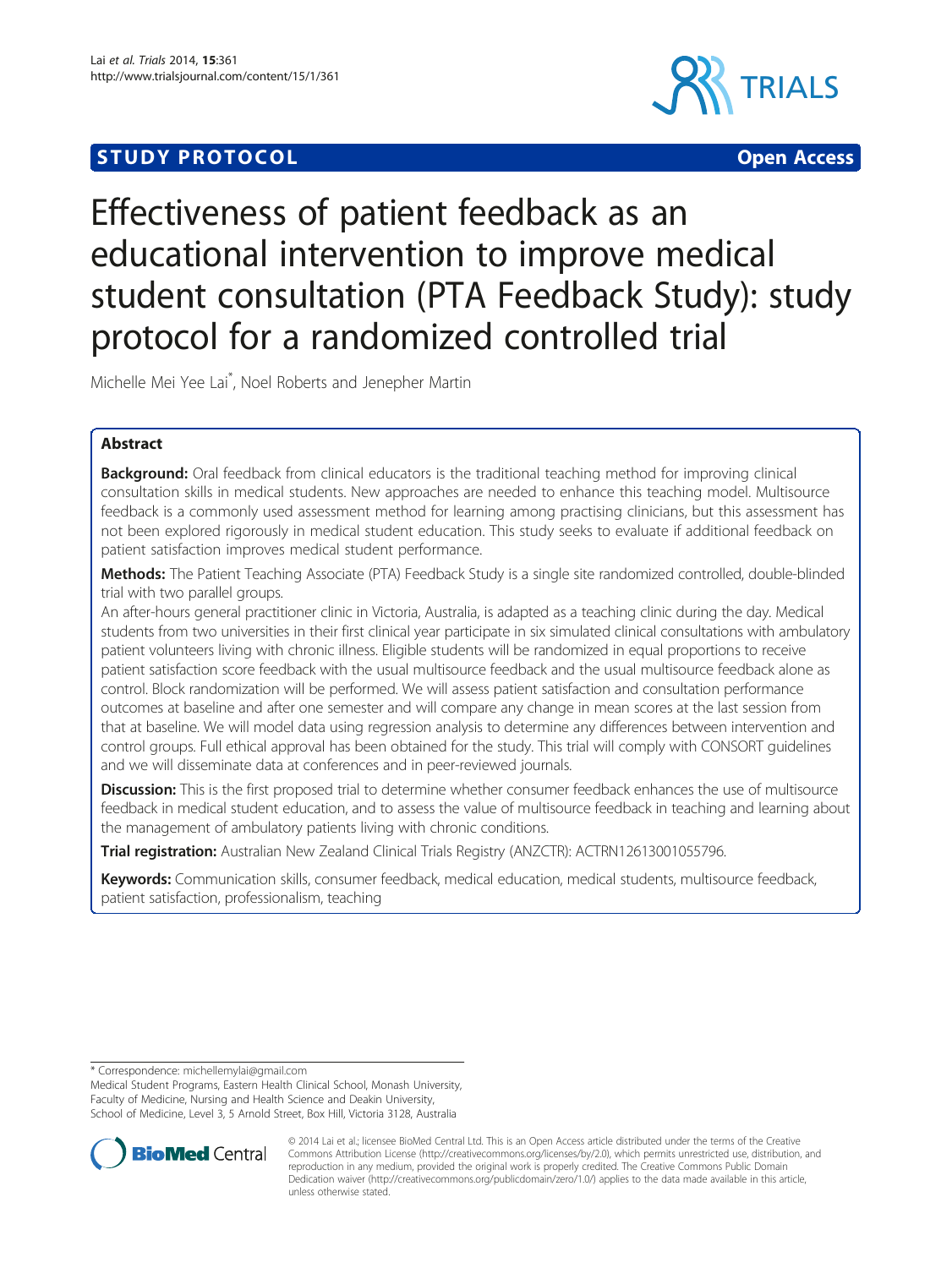#### Background

Multisource feedback is a strong motivator in modifying clinicians' behaviour and promoting reflective practice [[1,2](#page-4-0)]. Feedback may facilitate more accurate assessment of clinicians' own skills by providing them with information that they may have unintentionally overlooked or underemphasized, and by identifying problems that could jeopardize patient satisfaction in a clinical consultation [[3,4](#page-4-0)].

Routine feedback to clinicians has been shown to improve client outcomes at the end of trainees' practicum training, compared with no feedback [[4,5](#page-4-0)]. Although multisource feedback is the accepted workplace assessment of professional behaviours in training doctors [[6-8](#page-4-0)], this form of assessment and feedback is not commonly integrated into medical student education. Central to this multisource feedback model is direct, immediate feedback from patients, peers and tutors to students, formally integrating multisource feedback into the teaching episode.

Interpersonal and communication skills in clinical consultations have been identified as a core competency in physicians, because adequate skills could enhance patient satisfaction, therapy compliance, symptom relief and cost effectiveness [\[9,10\]](#page-4-0). The traditional mode of teaching these skills in ambulatory care is oral feedback from educators and peers on student consultation skills and professionalism. The effectiveness of written feedback from patients in medical student education has not been vigorously explored [\[6,7,11](#page-4-0)].

#### Objectives and hypothesis

This study aims to examine whether additional patient satisfaction feedback to medical students after ambulatory consultations improves the medical students' clinical consultation performance. We hypothesize that additional written feedback from patients to students, in the form of completed MISS-21 questionnaires, would improve both student performance in patient satisfaction scores (primary outcome) and clinical consultation skills, as reported by tutors (secondary outcome); and that the multisource feedback model increases patient satisfaction outcome in student consultations over time.

#### Methods/design

#### Study design

The Patient Teaching Associate (PTA) Feedback Study is designed as a randomized, controlled, assessor- and patient-blinded, single-centre exploratory trial with two parallel groups after six student consultation sessions (Figure [1\)](#page-2-0). The CONSORT statement has been used as the framework for the methodology of this study.

#### Setting and participants

The trial will be conducted from March 2013 to March 2014 at Monash University Eastern Health Clinical School,

Victoria, Australia. The setting of the teaching programme is an after-hours general practitioner clinic that is adapted as a medical student teaching clinic during the day. The programme recruits real patients with chronic illnesses from the community, and aims to promote a patientcentred approach to consultation [[12](#page-4-0)]. Clinical tutors are senior medical practitioners, including general practitioners, physicians and surgeons.

Sixty-six medical students in their first clinical year will be recruited to this study. Participants eligible for the trial are third-year students enrolled in Monash University and Deakin University attending Eastern Health Clinical School and willing to participate in the teaching programme. Students will see the same patients in groups of three. There are no exclusion criteria. Written consent will be obtained from all participants.

#### Interventions

Eligible students will be randomized in equal proportions to receive either patient satisfaction score feedback with usual verbal multisource feedback or usual verbal multisource feedback alone, as control.

Students in both the intervention and control group receive oral feedback from the tutor, PTA and peers immediately following each patient consultation. Both intervention and control groups receive immediate oral feedback according to the Rating Instrument of Clinical Consulting Skills (RICS) framework [\[13\]](#page-4-0).

The educational intervention is written feedback using the 21-item Medical Interview Satisfaction Scale (MISS-21) in addition to the usual oral feedback [[14](#page-4-0)]. The MISS-21 is a widely available 21-item validated visit-based questionnaire for measuring patient satisfaction in the primary care context. The MISS-21 questionnaire can be found in appendix 1 of the article by Meakin et al. [\[14](#page-4-0)]. Students in the intervention group will receive their intervention pack no later than one week prior to the last consultation during one semester (generally six consultations in total). The intervention pack includes patient feedback questionnaires for all previous student-led consultations as well as written instructions about self-reflection on the feedback received based on the Pendleton feedback framework [[15\]](#page-4-0).

#### Primary outcome measure

The primary outcome measure is patient satisfaction immediately after the student consultation episodes, rated using the MISS-21 [[14\]](#page-4-0). The consultation satisfaction questionnaire has been used to rate general practitioners and nurse practitioners. It is chosen because of its ease of administration, as it is visit-based and free from costor facility-based questions, has reported validity and reliability, and is a commonly used feedback tool in the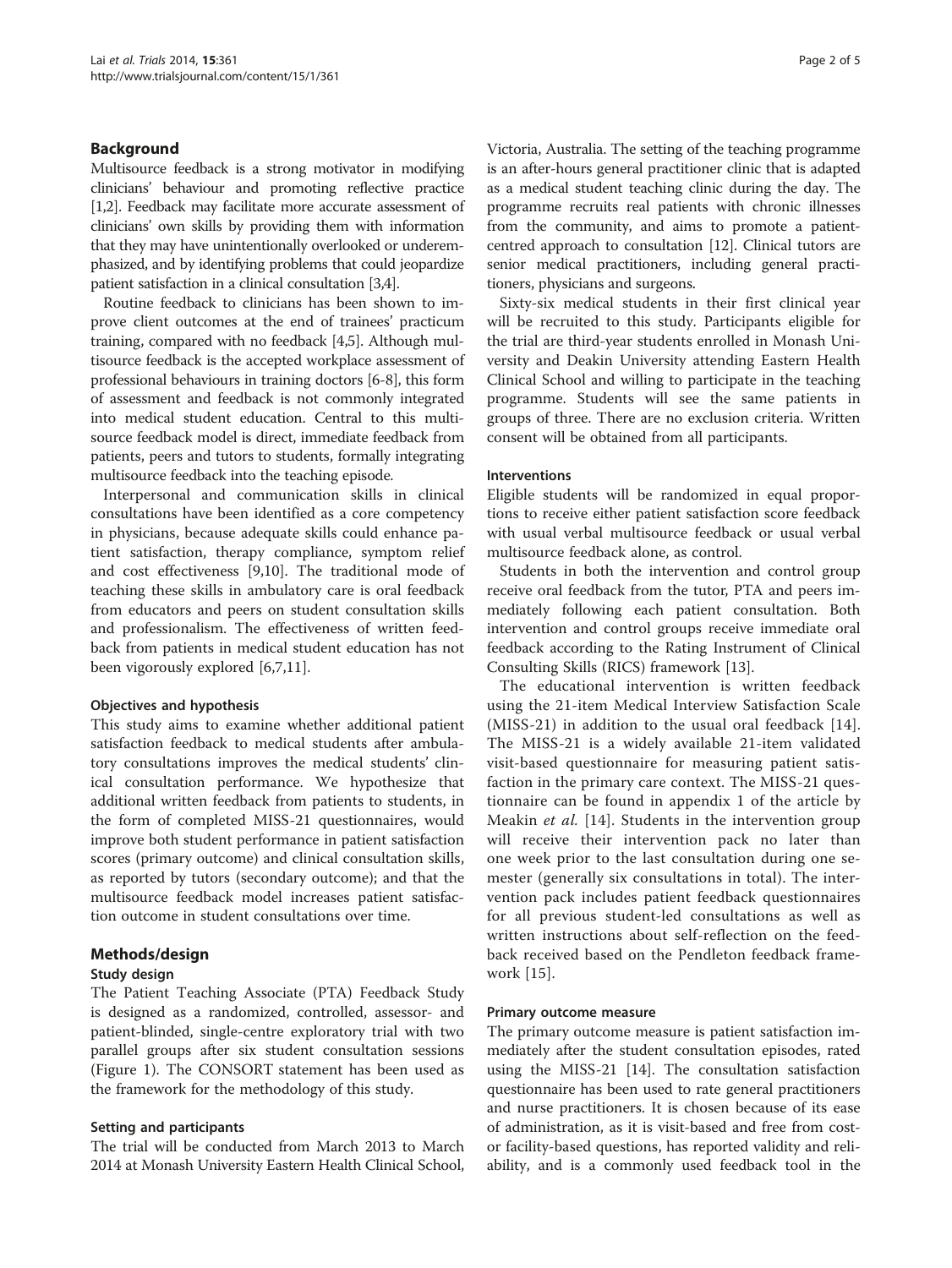<span id="page-2-0"></span>

consultation based clinical setting [[16-18](#page-4-0)]. An independent researcher interviews each PTA after each consultation to obtain the scores.

#### Secondary outcome measures

The RICS is the secondary outcome measure. The performance score by tutors gives a composite score and subscale scores of patient-centred approach, history taking, physical examination and problem solving and management. Tutors receive standardization training based on a video and complete the assessments within 24 hours of the student consultation episodes. The RICS was chosen because it is a student performance assessment tool designed for the Patient Partnership Program, a similar teaching programme developed at the Launceston Clinical School, University of Tasmania [[19,20\]](#page-4-0). Its construct validity and psychometric properties have been reported [\[13\]](#page-4-0). The concurrent use of the RICS avoids the risk of a simple training effect on MISS-21 scores.

#### Sample size

In the power calculation, we used the unpaired  $t$  test to detect a difference in the primary outcome (MISS-21)

between the two groups. The RICS score, as the secondary outcome measure, was not used in the power calculation.

We incorporated the standard deviation in a nurse practitioner group in a trial using MISS-21 measurement [[21](#page-4-0)]. There is, to date, no student data on MISS-21, and nurse practitioners are therefore chosen as the most likely comparator group. The medical student participants, in their first clinical year, are more likely still to be using a 'scriptbased' clinical consultation style with less variability and are not considered comparable to experienced doctors. With 33 participants per group, there is 80% power of detecting a difference of at least 0.32 points in the MISS-21 at 5% significance level, assuming the standard deviation in the control group is 0.46 [[21](#page-4-0)]. Cohen's  $d = 0.69$  indicates that a difference of 0.32 points has a moderate to large effect size in the primary outcome.

#### Randomization

Assignment of interventions will be by block randomization, according to a list of computer-generated random numbers.

#### Allocation concealment and blinding

Allocation numbers are kept in sealed containers. Tutor and patient assessors will be blinded to group membership.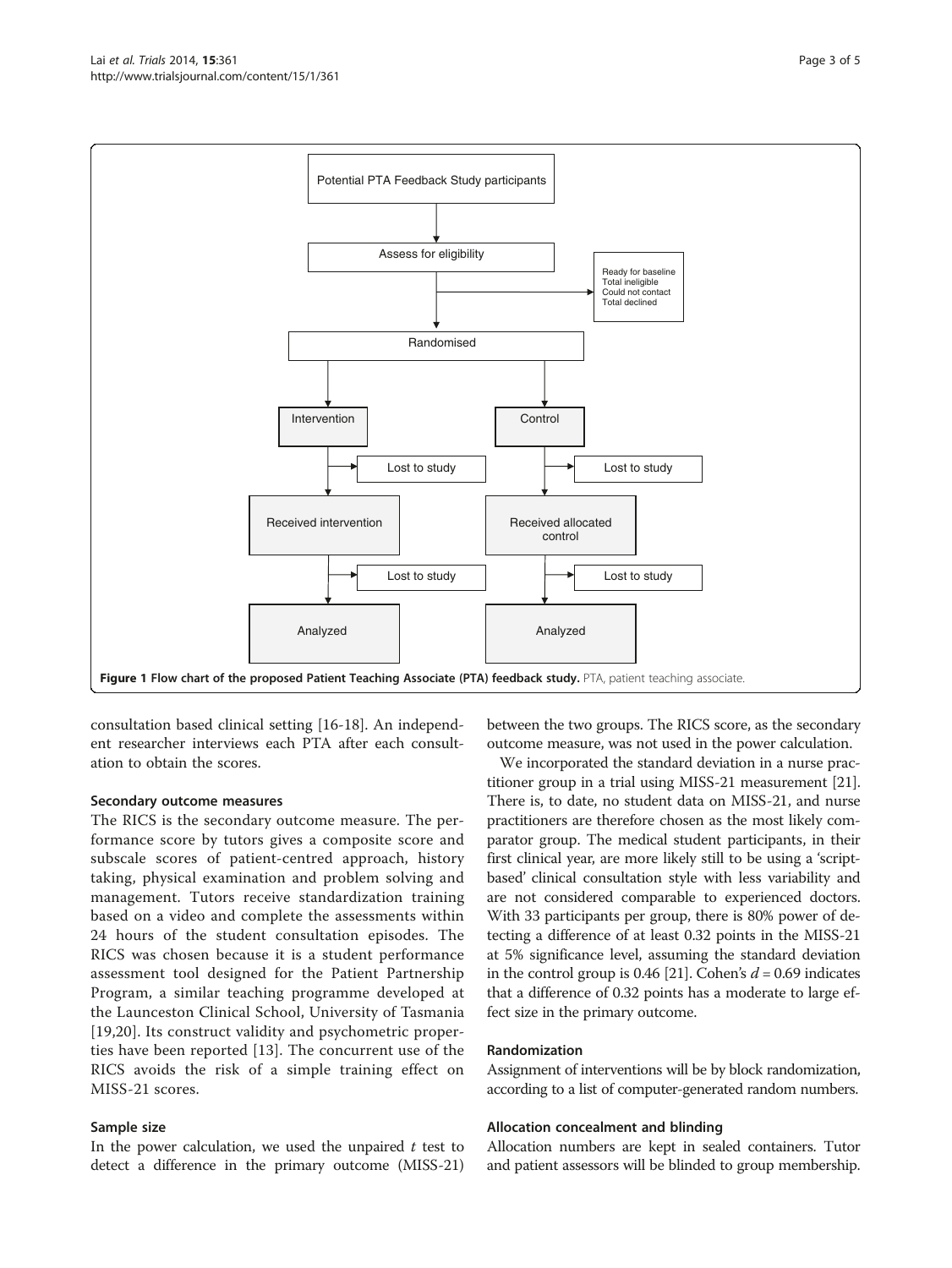Emergency unblinding will be considered only on student participants' request and approval. For example, a student may experience significant distress and request tutor counselling or debriefing after receiving written feedback.

Tutor assessors, patient assessors and data analysts are blinded to group assignment of participants. Because of the nature of the feedback, student participants will not be blinded to the group membership.

#### Implementation

An investigator (ML) generates the allocation sequence using computer-generated numbers and conceals the random sequence in sealed opaque envelopes. Another investigator (NR), not directly involved in the assessment of students, draws the envelopes and assigns participants to their study groups.

Student participants are required to complete a common assessment battery at the time of enrolment: demography, baseline RICS and MISS-21 after their first consultation. At the end of baseline assessment, student participants are randomly allocated to the RICS group (control) or combining RICS and MISS-21 (intervention).

Students in the intervention group will be able to obtain MISS-21 patient satisfaction feedback no later than one week prior to the final consultation session near the end of the semester. They are requested to complete a reflection exercise using the Pendleton model [[15](#page-4-0)]. Students in the control group will be able to obtain patient feedback using the MISS-21 within one month following their final consultation session (after the intervention period). Hence, the control group will still have an opportunity for self-reflection and benefit from patient feedback to improve their consultation skills.

#### Adherence

We will recruit third-year medical students in their first clinical year to participate in the trial. This group of students is highly motivated in learning from real patient volunteers. A very high rate of retention and adherence in participation is expected.

Email adherence reminders will be sent after the participants have obtained written feedback of patient satisfaction. This reminder will emphasize the importance of following study guidelines to read the written feedback and the importance of contacting the coordinator if experiencing problems related to the study intervention. Debriefing and referral for counselling will be available to any student upon request.

#### Data management and statistical methods

All data will be entered electronically. The dataset will be recorded in a spreadsheet maintained on a secured University server. All forms related to the study will be kept in locked cabinets. Access to the study forms and electronic

data will be restricted. All reports will be prepared such that no individual participant can be identified.

All data will be analyzed using SPSS (IBM Corp. Armonk, NY, USA.) and Stata (StataCorp LP, College Station TX, USA). We will compare student characteristics between the two groups using a chi-squared test for categorical variables and a t test for continuous variables. We will model data using regression analysis to assess any change in mean score on the MISS-21 and RICS patient-centeredness subscale (dependent variables) at the first and last tutorial session for both groups and to determine whether any differences exist between intervention and control groups (independent variables), taking the following covariates into account: age, sex, education in years, postgraduate status and international student status. They may enter the regression model only if the covariates are imbalanced between the two groups after randomization due to chance.

Additional subgroup analyses will be performed for the following variables: undergraduate versus postgraduate study, work experience, local versus international students status and language spoken at home.

There will be no control group for patient assessors. We will use linear mixed effects regression to account for random effects of variability in student grouping and variability in patient characteristics.

#### **Ethics**

This protocol has received ethical approval from the Monash University Human Research Ethics Committee project number CF13/779 - 2013000356.

#### **Discussion**

The results of this trial will inform educators whether multisource feedback with and without patient satisfaction feedback can improve student performance from baseline assessment in the intervention and control group respectively, and whether the educational intervention is effective in improving patient outcome and student performance compared with participants in the control group. This educational intervention will be replicable to other tertiary institutions.

#### Trial status

The trial is recruiting participants by invitation only.

#### Abbreviations

MISS-21: 21–item Medical Interview Satisfaction Scale; PTA: patient teaching associate; RICS: Rating Instrument of Clinical Consulting Skills; SPSS: Statistical Package for Social Sciences.

#### Competing interests

The authors declare that they have no competing interests.

#### Authors' contributions

MMYL provided the concept, hypotheses, study design and statistical methods, participated in recruitment of participants and the teaching programme and drafted the manuscript. NR participated in the design of the